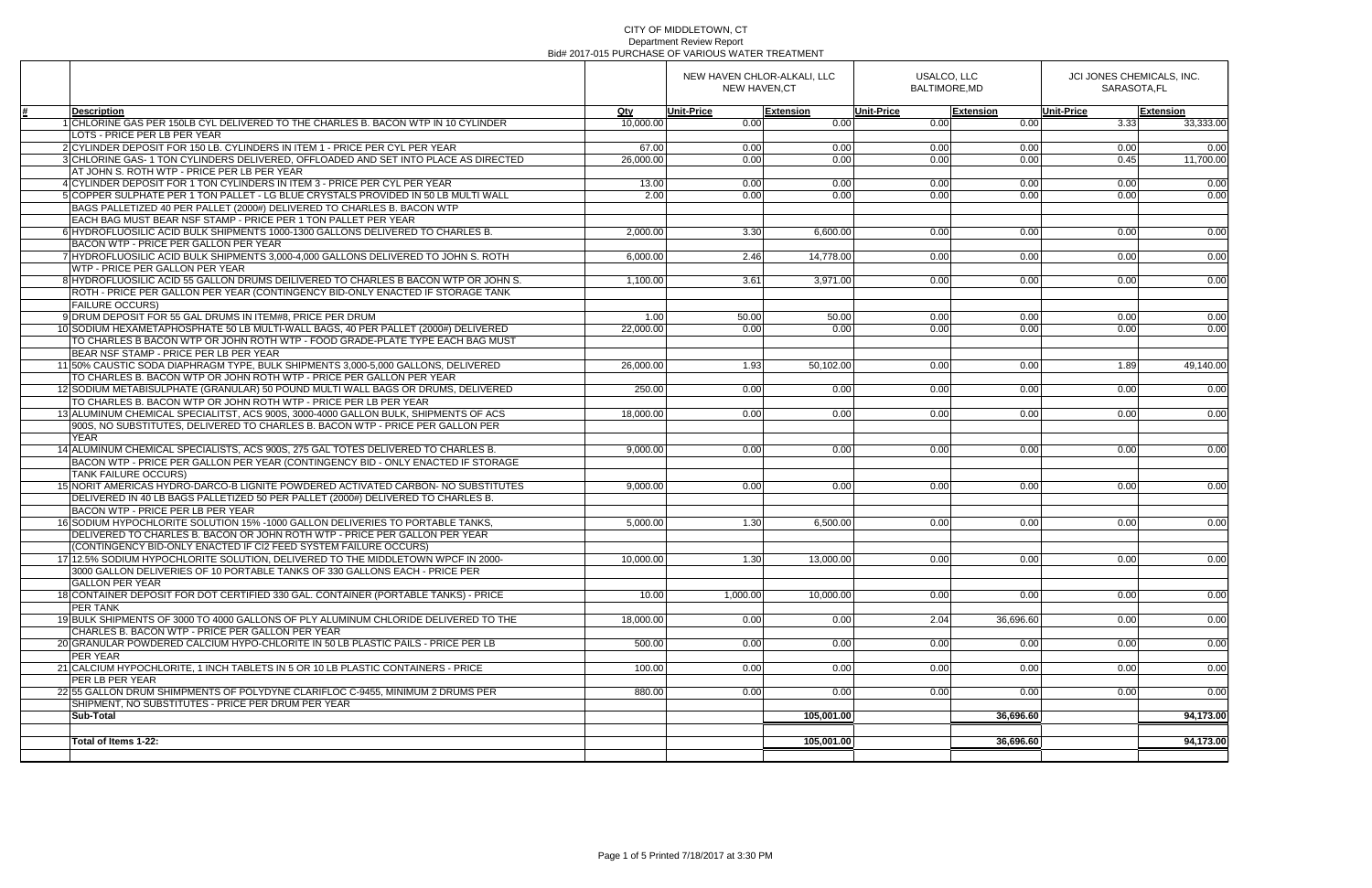|                                                                                                                                                 | CONNECTION CHEMICAL, LP<br>NEWTOWN.PA |                   | ASTRO CHEMICALS, INC.<br>SPRINGFIELD.MA |                  | HOLLAND CO., INC.<br>ADAMS, MA |                  | BORDEN & REMINGTON CORP.<br>FALL RIVER, MA |                  |
|-------------------------------------------------------------------------------------------------------------------------------------------------|---------------------------------------|-------------------|-----------------------------------------|------------------|--------------------------------|------------------|--------------------------------------------|------------------|
| <b>Description</b>                                                                                                                              | Unit-Price                            | Extension         | <b>Unit-Price</b>                       | <b>Extension</b> | <b>Unit-Price</b>              | <b>Extension</b> | Unit-Price                                 | <b>Extension</b> |
| 1 CHLORINE GAS PER 150LB CYL DELIVERED TO THE CHARLES B. BACON WTP IN 10 CYLINDER                                                               | 0.00                                  | 0.00              | 0.00                                    | 0.00             | 0.00                           | 0.00             | 0.00                                       | 0.00             |
| LOTS - PRICE PER LB PER YEAR                                                                                                                    |                                       |                   |                                         |                  |                                |                  |                                            |                  |
| 2 CYLINDER DEPOSIT FOR 150 LB. CYLINDERS IN ITEM 1 - PRICE PER CYL PER YEAR                                                                     | 0.00                                  | 0.00              | 0.00                                    | 0.00             | 0.00                           | 0.00             | 0.00                                       | 0.00             |
| 3 CHLORINE GAS- 1 TON CYLINDERS DELIVERED, OFFLOADED AND SET INTO PLACE AS DIRECTED                                                             | 0.00                                  | 0.00              | 0.00                                    | 0.00             | 0.00                           | 0.00             | 0.00                                       | 0.00             |
| AT JOHN S. ROTH WTP - PRICE PER LB PER YEAR                                                                                                     |                                       |                   |                                         |                  |                                |                  |                                            |                  |
| 4 CYLINDER DEPOSIT FOR 1 TON CYLINDERS IN ITEM 3 - PRICE PER CYL PER YEAR                                                                       | 0.00                                  | 0.00              | 0.00                                    | 0.00             | 0.00                           | 0.00             | 0.00                                       | 0.00             |
| 5 COPPER SULPHATE PER 1 TON PALLET - LG BLUE CRYSTALS PROVIDED IN 50 LB MULTI WALL                                                              | $\overline{0.00}$                     | 0.00              | 0.00                                    | 0.00             | 0.00                           | 0.00             | 0.00                                       | 0.00             |
| BAGS PALLETIZED 40 PER PALLET (2000#) DELIVERED TO CHARLES B. BACON WTP                                                                         |                                       |                   |                                         |                  |                                |                  |                                            |                  |
| EACH BAG MUST BEAR NSF STAMP - PRICE PER 1 TON PALLET PER YEAR                                                                                  |                                       |                   |                                         |                  |                                |                  |                                            |                  |
| 6 HYDROFLUOSILIC ACID BULK SHIPMENTS 1000-1300 GALLONS DELIVERED TO CHARLES B.                                                                  | 0.00                                  | 0.00              | 0.00                                    | 0.00             | 0.00                           | 0.00             | 2.79                                       | 5,571.00         |
| BACON WTP - PRICE PER GALLON PER YEAR                                                                                                           |                                       |                   |                                         |                  |                                |                  |                                            |                  |
| 7 HYDROFLUOSILIC ACID BULK SHIPMENTS 3,000-4,000 GALLONS DELIVERED TO JOHN S. ROTH                                                              | 0.00                                  | 0.00              | 0.00                                    | 0.00             | 0.00                           | 0.00             | 2.35                                       | 14,085.00        |
| WTP - PRICE PER GALLON PER YEAR                                                                                                                 |                                       |                   |                                         |                  |                                |                  |                                            |                  |
| 8 HYDROFLUOSILIC ACID 55 GALLON DRUMS DEILIVERED TO CHARLES B BACON WTP OR JOHN S.                                                              | 0.00                                  | 0.00 <sub>l</sub> | 0.00                                    | 0.00             | 0.00                           | 0.00             | 3.47                                       | 3.820.96         |
| ROTH - PRICE PER GALLON PER YEAR (CONTINGENCY BID-ONLY ENACTED IF STORAGE TANK                                                                  |                                       |                   |                                         |                  |                                |                  |                                            |                  |
| <b>FAILURE OCCURS)</b>                                                                                                                          |                                       |                   |                                         |                  |                                |                  |                                            |                  |
| 9 DRUM DEPOSIT FOR 55 GAL DRUMS IN ITEM#8, PRICE PER DRUM<br>10 SODIUM HEXAMETAPHOSPHATE 50 LB MULTI-WALL BAGS, 40 PER PALLET (2000#) DELIVERED | 0.00<br>0.98                          | 0.00<br>21.494.00 | 0.00                                    | 0.00<br>0.00     | 0.00<br>0.00                   | 0.00<br>0.00     | 50.00<br>0.00                              | 50.00<br>0.00    |
| TO CHARLES B BACON WTP OR JOHN ROTH WTP - FOOD GRADE-PLATE TYPE EACH BAG MUST                                                                   |                                       |                   | 0.00                                    |                  |                                |                  |                                            |                  |
| BEAR NSF STAMP - PRICE PER LB PER YEAR                                                                                                          |                                       |                   |                                         |                  |                                |                  |                                            |                  |
| 11 50% CAUSTIC SODA DIAPHRAGM TYPE, BULK SHIPMENTS 3,000-5,000 GALLONS, DELIVERED                                                               | 0.00                                  | 0.00              | 0.00                                    | 0.00             | 0.00                           | 0.00             | 1.76                                       | 45,721.00        |
| TO CHARLES B. BACON WTP OR JOHN ROTH WTP - PRICE PER GALLON PER YEAR                                                                            |                                       |                   |                                         |                  |                                |                  |                                            |                  |
| 12 SODIUM METABISULPHATE (GRANULAR) 50 POUND MULTI WALL BAGS OR DRUMS, DELIVERED                                                                | 0.00                                  | 0.00              | 0.00                                    | 0.00             | 0.00                           | 0.00             | 0.00                                       | 0.00             |
| TO CHARLES B. BACON WTP OR JOHN ROTH WTP - PRICE PER LB PER YEAR                                                                                |                                       |                   |                                         |                  |                                |                  |                                            |                  |
| 13 ALUMINUM CHEMICAL SPECIALITST, ACS 900S, 3000-4000 GALLON BULK, SHIPMENTS OF ACS                                                             | 0.00                                  | 0.00              | 0.00                                    | 0.00             | 0.00                           | 0.00             | 0.00                                       | 0.00             |
| 900S, NO SUBSTITUTES, DELIVERED TO CHARLES B. BACON WTP - PRICE PER GALLON PER                                                                  |                                       |                   |                                         |                  |                                |                  |                                            |                  |
| <b>YEAR</b>                                                                                                                                     |                                       |                   |                                         |                  |                                |                  |                                            |                  |
| 14 ALUMINUM CHEMICAL SPECIALISTS, ACS 900S, 275 GAL TOTES DELIVERED TO CHARLES B.                                                               | 0.00                                  | 0.00              | 0.00                                    | 0.00             | 0.00                           | 0.00             | 0.00                                       | 0.00             |
| BACON WTP - PRICE PER GALLON PER YEAR (CONTINGENCY BID - ONLY ENACTED IF STORAGE                                                                |                                       |                   |                                         |                  |                                |                  |                                            |                  |
| <b>TANK FAILURE OCCURS)</b>                                                                                                                     |                                       |                   |                                         |                  |                                |                  |                                            |                  |
| 15 NORIT AMERICAS HYDRO-DARCO-B LIGNITE POWDERED ACTIVATED CARBON- NO SUBSTITUTES                                                               | 0.00                                  | 0.00              | 1.19                                    | 10,732.50        | 0.00                           | 0.00             | 0.00                                       | 0.00             |
| DELIVERED IN 40 LB BAGS PALLETIZED 50 PER PALLET (2000#) DELIVERED TO CHARLES B.                                                                |                                       |                   |                                         |                  |                                |                  |                                            |                  |
| BACON WTP - PRICE PER LB PER YEAR                                                                                                               |                                       |                   |                                         |                  |                                |                  |                                            |                  |
| 16 SODIUM HYPOCHLORITE SOLUTION 15% - 1000 GALLON DELIVERIES TO PORTABLE TANKS,                                                                 | 0.00                                  | 0.00              | 0.00                                    | 0.00             | 0.00                           | 0.00             | 1.47                                       | 7,338.50         |
| DELIVERED TO CHARLES B. BACON OR JOHN ROTH WTP - PRICE PER GALLON PER YEAR                                                                      |                                       |                   |                                         |                  |                                |                  |                                            |                  |
| (CONTINGENCY BID-ONLY ENACTED IF CI2 FEED SYSTEM FAILURE OCCURS)                                                                                |                                       |                   |                                         |                  |                                |                  |                                            |                  |
| 17/12.5% SODIUM HYPOCHLORITE SOLUTION. DELIVERED TO THE MIDDLETOWN WPCF IN 2000-                                                                | 0.001                                 | 0.00 <sub>l</sub> | 0.00                                    | 0.001            | 0.00                           | 0.00             | 1.65                                       | 16,532.00        |
| 3000 GALLON DELIVERIES OF 10 PORTABLE TANKS OF 330 GALLONS EACH - PRICE PER                                                                     |                                       |                   |                                         |                  |                                |                  |                                            |                  |
| <b>GALLON PER YEAR</b>                                                                                                                          |                                       |                   |                                         |                  |                                |                  |                                            |                  |
| 18 CONTAINER DEPOSIT FOR DOT CERTIFIED 330 GAL. CONTAINER (PORTABLE TANKS) - PRICE                                                              | 0.00                                  | 0.00              | 0.00                                    | 0.00             | 0.00                           | 0.00             | 1,000.00                                   | 10,000.00        |
| <b>PER TANK</b>                                                                                                                                 |                                       |                   |                                         |                  |                                |                  |                                            |                  |
| 19 BULK SHIPMENTS OF 3000 TO 4000 GALLONS OF PLY ALUMINUM CHLORIDE DELIVERED TO THE                                                             | 0.00                                  | 0.00              | 0.00                                    | 0.00             | 1.75                           | 31,500.00        | 0.00                                       | 0.00             |
| CHARLES B. BACON WTP - PRICE PER GALLON PER YEAR                                                                                                |                                       |                   |                                         |                  |                                |                  |                                            |                  |
| 20 GRANULAR POWDERED CALCIUM HYPO-CHLORITE IN 50 LB PLASTIC PAILS - PRICE PER LB                                                                | 0.00                                  | 0.00              | 0.00                                    | 0.00             | 0.00                           | 0.00             | 0.00                                       | 0.00             |
| <b>PER YEAR</b>                                                                                                                                 |                                       |                   |                                         |                  |                                |                  |                                            |                  |
| 21 CALCIUM HYPOCHLORITE, 1 INCH TABLETS IN 5 OR 10 LB PLASTIC CONTAINERS - PRICE                                                                | 0.00                                  | 0.00              | 0.00                                    | 0.00             | 0.00                           | 0.00             | 0.00                                       | 0.00             |
| PER LB PER YEAR                                                                                                                                 |                                       |                   |                                         |                  |                                |                  |                                            |                  |
| 22 55 GALLON DRUM SHIMPMENTS OF POLYDYNE CLARIFLOC C-9455. MINIMUM 2 DRUMS PER                                                                  | 0.00                                  | 0.00              | 0.00                                    | 0.00             | 0.00                           | 0.00             | 0.00                                       | 0.00             |
| SHIPMENT, NO SUBSTITUTES - PRICE PER DRUM PER YEAR                                                                                              |                                       |                   |                                         |                  |                                |                  |                                            |                  |
| <b>Sub-Total</b>                                                                                                                                |                                       | 21,494.00         |                                         | 10,732.50        |                                | 31,500.00        |                                            | 103,118.46       |
|                                                                                                                                                 |                                       |                   |                                         |                  |                                |                  |                                            |                  |
| Total of Items 1-22:                                                                                                                            |                                       | 21,494.00         |                                         | 10,732.50        |                                | 31,500.00        |                                            | 103,118.46       |
|                                                                                                                                                 |                                       |                   |                                         |                  |                                |                  |                                            |                  |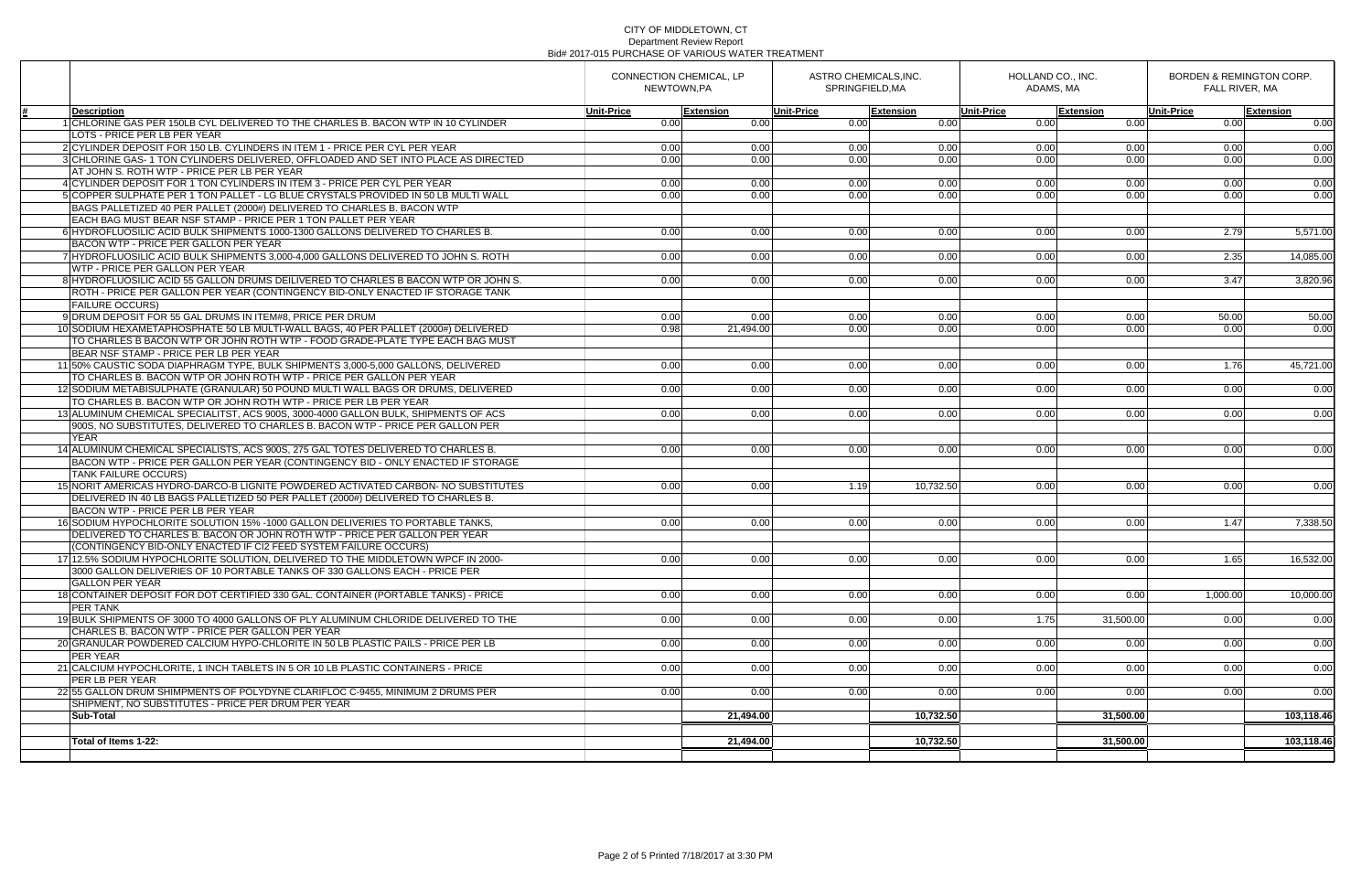|                                                                                                                                         | SHANNON CHEMICAL CORPORATION<br>MALVERN, PA |                  | KUEHNE CHEMICAL CO., INC.<br>SOUTH KEARNY, NJ |                  | ALUMINUM CHEMICAL SPECIALTIES<br>MENTOR, OH |                  | HARCROS CHEMICALS INC<br>NASHUA, NH |                  |
|-----------------------------------------------------------------------------------------------------------------------------------------|---------------------------------------------|------------------|-----------------------------------------------|------------------|---------------------------------------------|------------------|-------------------------------------|------------------|
| <b>Description</b>                                                                                                                      | <b>Unit-Price</b>                           | <b>Extension</b> | <b>Unit-Price</b>                             | <b>Extension</b> | <b>Unit-Price</b>                           | <b>Extension</b> | <b>Unit-Price</b>                   | <b>Extension</b> |
| 1 CHLORINE GAS PER 150LB CYL DELIVERED TO THE CHARLES B. BACON WTP IN 10 CYLINDER                                                       | 0.00                                        | 0.00             | 0.00                                          | 0.00             | 0.00                                        | 0.00             | 0.00                                | 0.00             |
| LOTS - PRICE PER LB PER YEAR                                                                                                            |                                             |                  |                                               |                  |                                             |                  |                                     |                  |
| 2 CYLINDER DEPOSIT FOR 150 LB. CYLINDERS IN ITEM 1 - PRICE PER CYL PER YEAR                                                             | 0.00                                        | 0.00             | 0.00                                          | 0.00             | 0.00                                        | 0.00             | 0.00                                | 0.00             |
| 3 CHLORINE GAS- 1 TON CYLINDERS DELIVERED. OFFLOADED AND SET INTO PLACE AS DIRECTED                                                     | 0.00                                        | 0.00             | 0.75                                          | 19.500.00        | 0.00                                        | 0.00             | 0.00                                | 0.00             |
| AT JOHN S. ROTH WTP - PRICE PER LB PER YEAR                                                                                             |                                             |                  |                                               |                  |                                             |                  |                                     |                  |
| 4 CYLINDER DEPOSIT FOR 1 TON CYLINDERS IN ITEM 3 - PRICE PER CYL PER YEAR                                                               | 0.00                                        | 0.00             | 0.00                                          | 0.00             | 0.00                                        | 0.00             | 0.00                                | 0.00             |
| 5 COPPER SULPHATE PER 1 TON PALLET - LG BLUE CRYSTALS PROVIDED IN 50 LB MULTI WALL                                                      | 0.00                                        | 0.00             | 0.00                                          | 0.00             | 0.00                                        | 0.00             | 3,470.00                            | 6,940.00         |
| BAGS PALLETIZED 40 PER PALLET (2000#) DELIVERED TO CHARLES B. BACON WTP                                                                 |                                             |                  |                                               |                  |                                             |                  |                                     |                  |
| EACH BAG MUST BEAR NSF STAMP - PRICE PER 1 TON PALLET PER YEAR                                                                          |                                             |                  |                                               |                  |                                             |                  |                                     |                  |
| 6 HYDROFLUOSILIC ACID BULK SHIPMENTS 1000-1300 GALLONS DELIVERED TO CHARLES B.                                                          | 4.37                                        | 8,740.00         | 0.00                                          | 0.00             | 0.00                                        | 0.00             | 0.00                                | 0.00             |
| BACON WTP - PRICE PER GALLON PER YEAR                                                                                                   |                                             |                  |                                               |                  |                                             |                  |                                     |                  |
| 7 HYDROFLUOSILIC ACID BULK SHIPMENTS 3,000-4,000 GALLONS DELIVERED TO JOHN S. ROTH                                                      | 4.07                                        | 24,420.00        | 0.00                                          | 0.00             | 0.00                                        | 0.00             | 0.00                                | 0.00             |
| WTP - PRICE PER GALLON PER YEAR                                                                                                         |                                             |                  |                                               |                  |                                             |                  |                                     |                  |
| 8 HYDROFLUOSILIC ACID 55 GALLON DRUMS DEILIVERED TO CHARLES B BACON WTP OR JOHN S.                                                      | 5.17                                        | 5.687.00         | 0.00                                          | 0.00             | 0.00                                        | 0.00             | 8.50                                | 9,350.00         |
| ROTH - PRICE PER GALLON PER YEAR (CONTINGENCY BID-ONLY ENACTED IF STORAGE TANK                                                          |                                             |                  |                                               |                  |                                             |                  |                                     |                  |
| <b>FAILURE OCCURS)</b>                                                                                                                  |                                             |                  |                                               |                  |                                             |                  |                                     |                  |
| 9 DRUM DEPOSIT FOR 55 GAL DRUMS IN ITEM#8, PRICE PER DRUM                                                                               | 0.00                                        | 0.00             | 0.00                                          | 0.00             | 0.00                                        | 0.00             | 0.00                                | 0.00             |
| 10 SODIUM HEXAMETAPHOSPHATE 50 LB MULTI-WALL BAGS, 40 PER PALLET (2000#) DELIVERED                                                      | 0.96                                        | 21,208.00        | 0.00                                          | 0.00             | 0.00                                        | 0.00             | 1.68                                | 36,960.00        |
| TO CHARLES B BACON WTP OR JOHN ROTH WTP - FOOD GRADE-PLATE TYPE EACH BAG MUST                                                           |                                             |                  |                                               |                  |                                             |                  |                                     |                  |
| BEAR NSF STAMP - PRICE PER LB PER YEAR                                                                                                  |                                             |                  |                                               |                  |                                             |                  |                                     |                  |
| 11 50% CAUSTIC SODA DIAPHRAGM TYPE, BULK SHIPMENTS 3,000-5,000 GALLONS, DELIVERED                                                       | 0.00                                        | 0.00             | 2.56                                          | 66,453.40        | 0.00                                        | 0.00             | 0.00                                | 0.00             |
| TO CHARLES B. BACON WTP OR JOHN ROTH WTP - PRICE PER GALLON PER YEAR                                                                    |                                             |                  |                                               |                  |                                             |                  |                                     |                  |
| 12 SODIUM METABISULPHATE (GRANULAR) 50 POUND MULTI WALL BAGS OR DRUMS, DELIVERED                                                        | 0.00                                        | 0.00             | 0.00                                          | 0.00             | 0.00                                        | 0.00             | 0.00                                | 0.00             |
| TO CHARLES B. BACON WTP OR JOHN ROTH WTP - PRICE PER LB PER YEAR                                                                        |                                             |                  |                                               |                  |                                             |                  |                                     |                  |
| 13 ALUMINUM CHEMICAL SPECIALITST, ACS 900S, 3000-4000 GALLON BULK, SHIPMENTS OF ACS                                                     | 0.00                                        | 0.00             | 0.00                                          | 0.00             | 2.21                                        | 39,780.00        | 0.00                                | 0.00             |
| 900S, NO SUBSTITUTES, DELIVERED TO CHARLES B. BACON WTP - PRICE PER GALLON PER                                                          |                                             |                  |                                               |                  |                                             |                  |                                     |                  |
| <b>YEAR</b>                                                                                                                             |                                             |                  |                                               |                  |                                             |                  |                                     |                  |
| 14 ALUMINUM CHEMICAL SPECIALISTS, ACS 900S, 275 GAL TOTES DELIVERED TO CHARLES B.                                                       | 0.00                                        | 0.00             | 0.00                                          | 0.00             | 2.74                                        | 24,660.00        | 0.00                                | 0.00             |
| BACON WTP - PRICE PER GALLON PER YEAR (CONTINGENCY BID - ONLY ENACTED IF STORAGE                                                        |                                             |                  |                                               |                  |                                             |                  |                                     |                  |
| <b>TANK FAILURE OCCURS)</b>                                                                                                             |                                             |                  |                                               |                  |                                             |                  |                                     |                  |
| 15 NORIT AMERICAS HYDRO-DARCO-B LIGNITE POWDERED ACTIVATED CARBON- NO SUBSTITUTES                                                       | 0.00                                        | 0.00             | 0.00                                          | 0.00             | 0.00                                        | 0.00             | 0.00                                | 0.00             |
| DELIVERED IN 40 LB BAGS PALLETIZED 50 PER PALLET (2000#) DELIVERED TO CHARLES B.                                                        |                                             |                  |                                               |                  |                                             |                  |                                     |                  |
| BACON WTP - PRICE PER LB PER YEAR                                                                                                       |                                             |                  |                                               |                  |                                             |                  |                                     |                  |
| 16 SODIUM HYPOCHLORITE SOLUTION 15% -1000 GALLON DELIVERIES TO PORTABLE TANKS.                                                          | 0.00                                        | 0.00             | 0.00                                          | 0.00             | 0.00                                        | 0.00             | 0.00                                | 0.00             |
| DELIVERED TO CHARLES B. BACON OR JOHN ROTH WTP - PRICE PER GALLON PER YEAR                                                              |                                             |                  |                                               |                  |                                             |                  |                                     |                  |
| (CONTINGENCY BID-ONLY ENACTED IF CI2 FEED SYSTEM FAILURE OCCURS)                                                                        |                                             |                  |                                               |                  |                                             |                  |                                     |                  |
| 17 12.5% SODIUM HYPOCHLORITE SOLUTION, DELIVERED TO THE MIDDLETOWN WPCF IN 2000-                                                        | 0.00                                        | 0.00             | 0.00                                          | 0.00             | 0.00                                        | 0.00             | 0.00                                | 0.00             |
| 3000 GALLON DELIVERIES OF 10 PORTABLE TANKS OF 330 GALLONS EACH - PRICE PER                                                             |                                             |                  |                                               |                  |                                             |                  |                                     |                  |
| <b>GALLON PER YEAR</b>                                                                                                                  |                                             |                  |                                               |                  |                                             |                  |                                     |                  |
| 18 CONTAINER DEPOSIT FOR DOT CERTIFIED 330 GAL, CONTAINER (PORTABLE TANKS) - PRICE                                                      | 0.00                                        | 0.00             | 0.00                                          | 0.00             | 0.00                                        | 0.00             | 0.00                                | 0.00             |
| <b>PER TANK</b>                                                                                                                         |                                             |                  |                                               |                  |                                             |                  |                                     |                  |
| 19 BULK SHIPMENTS OF 3000 TO 4000 GALLONS OF PLY ALUMINUM CHLORIDE DELIVERED TO THE<br>CHARLES B. BACON WTP - PRICE PER GALLON PER YEAR | 0.00                                        | 0.00             | 0.00                                          | 0.00             | 0.00                                        | 0.00             | 0.00                                | 0.00             |
|                                                                                                                                         |                                             | 0.00             |                                               |                  |                                             |                  |                                     |                  |
| 20 GRANULAR POWDERED CALCIUM HYPO-CHLORITE IN 50 LB PLASTIC PAILS - PRICE PER LB<br><b>PER YEAR</b>                                     | 0.00                                        |                  | 0.00                                          | 0.00             | 0.00                                        | 0.00             | 0.00                                | 0.00             |
| 21 CALCIUM HYPOCHLORITE. 1 INCH TABLETS IN 5 OR 10 LB PLASTIC CONTAINERS - PRICE                                                        | 0.00                                        | 0.00             | 0.00                                          | 0.00             | 0.00                                        | 0.00             | 0.00                                |                  |
| <b>PER LB PER YEAR</b>                                                                                                                  |                                             |                  |                                               |                  |                                             |                  |                                     | 0.00             |
| 22 55 GALLON DRUM SHIMPMENTS OF POLYDYNE CLARIFLOC C-9455, MINIMUM 2 DRUMS PER                                                          | 0.00                                        | 0.00             | 0.00                                          | 0.00             | 0.00                                        | 0.00             | 0.00                                | 0.00             |
| SHIPMENT. NO SUBSTITUTES - PRICE PER DRUM PER YEAR                                                                                      |                                             |                  |                                               |                  |                                             |                  |                                     |                  |
| <b>Sub-Total</b>                                                                                                                        |                                             | 60,055.00        |                                               | 85,953.40        |                                             | 64,440.00        |                                     | 53,250.00        |
|                                                                                                                                         |                                             |                  |                                               |                  |                                             |                  |                                     |                  |
| Total of Items 1-22:                                                                                                                    |                                             |                  |                                               | 85,953.40        |                                             | 64,440.00        |                                     |                  |
|                                                                                                                                         |                                             | 60,055.00        |                                               |                  |                                             |                  |                                     | 53,250.00        |
|                                                                                                                                         |                                             |                  |                                               |                  |                                             |                  |                                     |                  |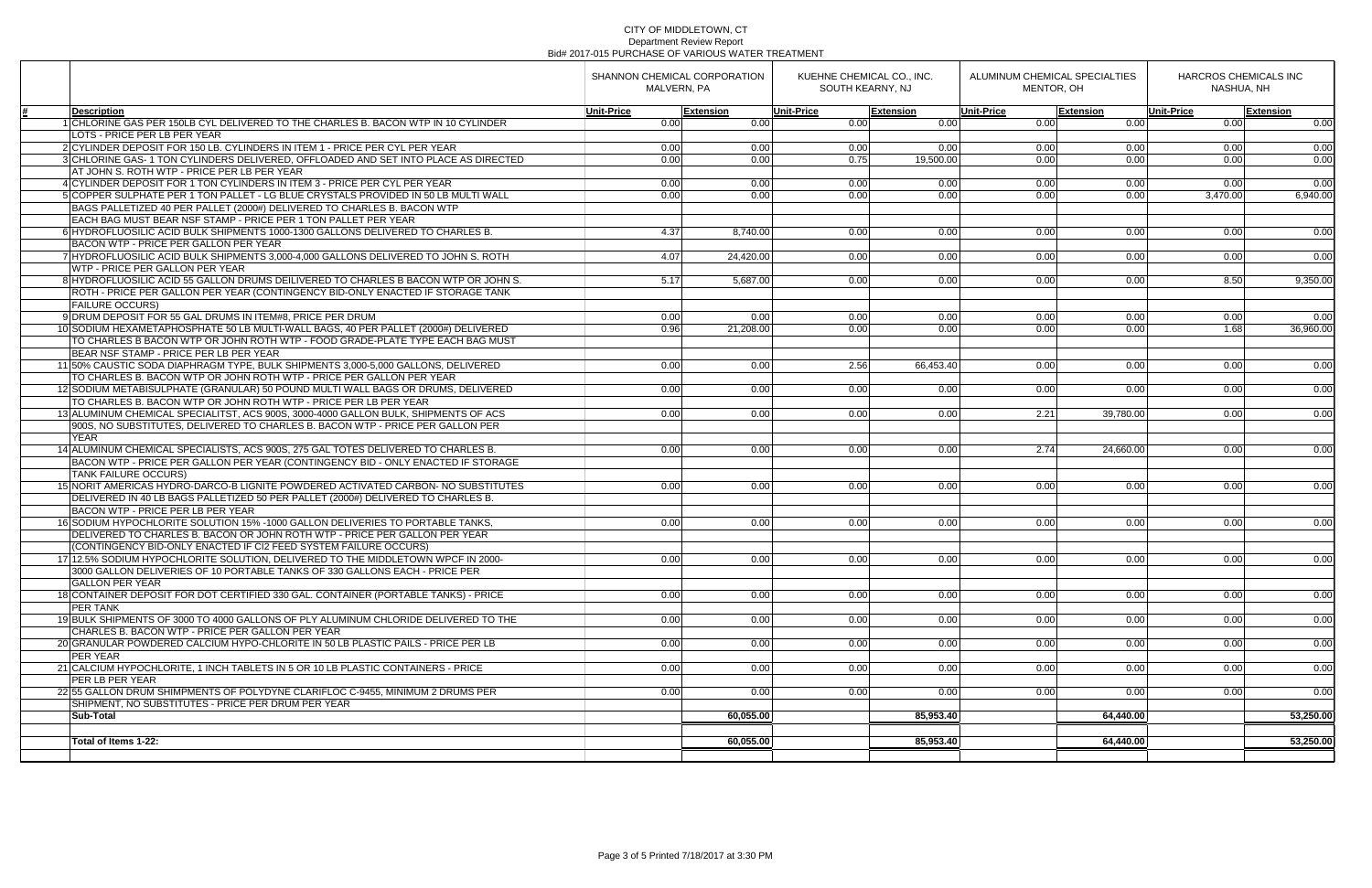|                                                                                                                                                                       | <b>CARUS CORPORATION</b><br>PERU, IL |           | <b>GEORGE S. COYNE CHEMICAL CO.</b><br><b>CROYDON, PA</b> |                  | BRENNTAG NORTHEAST, INC.<br>READING, PA |                  | KEMIRA WATER SOLUTIONS, INC.<br>LAWRENCE, KS |                  |
|-----------------------------------------------------------------------------------------------------------------------------------------------------------------------|--------------------------------------|-----------|-----------------------------------------------------------|------------------|-----------------------------------------|------------------|----------------------------------------------|------------------|
| Description                                                                                                                                                           | <b>Unit-Price</b>                    | Extension | <b>Unit-Price</b>                                         | <b>Extension</b> | <b>Unit-Price</b>                       | <b>Extension</b> | Unit-Price                                   | <b>Extension</b> |
| 1 CHLORINE GAS PER 150LB CYL DELIVERED TO THE CHARLES B. BACON WTP IN 10 CYLINDER                                                                                     | 0.00                                 | 0.00      | 0.00                                                      | 0.00             | 0.00                                    | 0.00             | 0.00                                         | 0.00             |
| LOTS - PRICE PER LB PER YEAR                                                                                                                                          |                                      |           |                                                           |                  |                                         |                  |                                              |                  |
| 2 CYLINDER DEPOSIT FOR 150 LB. CYLINDERS IN ITEM 1 - PRICE PER CYL PER YEAR                                                                                           | 0.00                                 | 0.00      | 0.00                                                      | 0.00             | 0.00                                    | 0.00             | 0.00                                         | 0.00             |
| 3 CHLORINE GAS- 1 TON CYLINDERS DELIVERED. OFFLOADED AND SET INTO PLACE AS DIRECTED                                                                                   | 0.00                                 | 0.00      | 0.00                                                      | 0.00             | 0.00                                    | 0.00             | 0.00                                         | 0.00             |
| AT JOHN S. ROTH WTP - PRICE PER LB PER YEAR                                                                                                                           |                                      |           |                                                           |                  |                                         |                  |                                              |                  |
| 4 CYLINDER DEPOSIT FOR 1 TON CYLINDERS IN ITEM 3 - PRICE PER CYL PER YEAR                                                                                             | 0.00                                 | 0.00      | 0.00                                                      | 0.00             | 0.00                                    | 0.00             | 0.00                                         | 0.00             |
| 5 COPPER SULPHATE PER 1 TON PALLET - LG BLUE CRYSTALS PROVIDED IN 50 LB MULTI WALL                                                                                    | 0.00                                 | 0.00      | 0.00                                                      | 0.00             | 3,662.60                                | 7,325.20         | 0.00                                         | 0.00             |
| BAGS PALLETIZED 40 PER PALLET (2000#) DELIVERED TO CHARLES B. BACON WTP                                                                                               |                                      |           |                                                           |                  |                                         |                  |                                              |                  |
| EACH BAG MUST BEAR NSF STAMP - PRICE PER 1 TON PALLET PER YEAR                                                                                                        |                                      |           |                                                           |                  |                                         |                  |                                              |                  |
| 6 HYDROFLUOSILIC ACID BULK SHIPMENTS 1000-1300 GALLONS DELIVERED TO CHARLES B.                                                                                        | 0.00                                 | 0.00      | 0.00                                                      | 0.00             | 0.00                                    | 0.00             | 0.00                                         | 0.00             |
| <b>BACON WTP - PRICE PER GALLON PER YEAR</b>                                                                                                                          |                                      |           |                                                           |                  |                                         |                  |                                              |                  |
| 7 HYDROFLUOSILIC ACID BULK SHIPMENTS 3,000-4,000 GALLONS DELIVERED TO JOHN S. ROTH                                                                                    | 0.00                                 | 0.00      | 0.00                                                      | 0.00             | 2.53                                    | 15,180.00        | 0.00                                         | 0.00             |
| WTP - PRICE PER GALLON PER YEAR                                                                                                                                       |                                      |           |                                                           |                  |                                         |                  |                                              |                  |
| 8 HYDROFLUOSILIC ACID 55 GALLON DRUMS DEILIVERED TO CHARLES B BACON WTP OR JOHN S.                                                                                    | 0.00                                 | 0.00      | 0.00                                                      | 0.00             | 0.00                                    | 0.00             | 0.00                                         | 0.00             |
| ROTH - PRICE PER GALLON PER YEAR (CONTINGENCY BID-ONLY ENACTED IF STORAGE TANK                                                                                        |                                      |           |                                                           |                  |                                         |                  |                                              |                  |
| <b>FAILURE OCCURS</b>                                                                                                                                                 |                                      |           |                                                           |                  |                                         |                  |                                              |                  |
| 9 DRUM DEPOSIT FOR 55 GAL DRUMS IN ITEM#8, PRICE PER DRUM                                                                                                             | 0.00                                 | 0.00      | 0.00                                                      | 0.00             | 0.00                                    | 0.00             | 0.00                                         | 0.00             |
| 10 SODIUM HEXAMETAPHOSPHATE 50 LB MULTI-WALL BAGS, 40 PER PALLET (2000#) DELIVERED                                                                                    | 0.92                                 | 20,240.00 | 1.04                                                      | 22,778.80        | 0.00                                    | 0.00             | 0.00                                         | 0.00             |
| TO CHARLES B BACON WTP OR JOHN ROTH WTP - FOOD GRADE-PLATE TYPE EACH BAG MUST                                                                                         |                                      |           |                                                           |                  |                                         |                  |                                              |                  |
| BEAR NSF STAMP - PRICE PER LB PER YEAR                                                                                                                                |                                      |           |                                                           |                  |                                         |                  |                                              |                  |
| 11 50% CAUSTIC SODA DIAPHRAGM TYPE, BULK SHIPMENTS 3,000-5,000 GALLONS, DELIVERED                                                                                     | 0.00                                 | 0.00      | 0.00                                                      | 0.00             | 0.00                                    | 0.00             | 0.00                                         | 0.00             |
| TO CHARLES B. BACON WTP OR JOHN ROTH WTP - PRICE PER GALLON PER YEAR                                                                                                  |                                      |           |                                                           |                  |                                         |                  |                                              |                  |
| 12 SODIUM METABISULPHATE (GRANULAR) 50 POUND MULTI WALL BAGS OR DRUMS, DELIVERED                                                                                      | 0.00                                 | 0.00      | 0.00                                                      | 0.00             | 0.00                                    | 0.00             | 0.00                                         | 0.00             |
| TO CHARLES B. BACON WTP OR JOHN ROTH WTP - PRICE PER LB PER YEAR                                                                                                      |                                      |           |                                                           |                  |                                         |                  |                                              |                  |
| 13 ALUMINUM CHEMICAL SPECIALITST, ACS 900S, 3000-4000 GALLON BULK, SHIPMENTS OF ACS                                                                                   | 0.00                                 | 0.00      | 0.00                                                      | 0.00             | 0.00                                    | 0.00             | 0.00                                         | 0.00             |
| 900S, NO SUBSTITUTES, DELIVERED TO CHARLES B. BACON WTP - PRICE PER GALLON PER                                                                                        |                                      |           |                                                           |                  |                                         |                  |                                              |                  |
| <b>YEAR</b>                                                                                                                                                           |                                      |           |                                                           |                  |                                         |                  |                                              |                  |
| 14 ALUMINUM CHEMICAL SPECIALISTS, ACS 900S, 275 GAL TOTES DELIVERED TO CHARLES B.                                                                                     | 0.00                                 | 0.00      | 0.00                                                      | 0.00             | 0.00                                    | 0.00             | 0.00                                         | 0.00             |
| BACON WTP - PRICE PER GALLON PER YEAR (CONTINGENCY BID - ONLY ENACTED IF STORAGE                                                                                      |                                      |           |                                                           |                  |                                         |                  |                                              |                  |
| <b>TANK FAILURE OCCURS)</b>                                                                                                                                           |                                      |           |                                                           |                  |                                         |                  |                                              |                  |
| 15 NORIT AMERICAS HYDRO-DARCO-B LIGNITE POWDERED ACTIVATED CARBON- NO SUBSTITUTES<br>DELIVERED IN 40 LB BAGS PALLETIZED 50 PER PALLET (2000#) DELIVERED TO CHARLES B. | 0.00                                 | 0.00      | 1.27                                                      | 11,428.20        | 0.00                                    | 0.00             | 0.00                                         | 0.00             |
| BACON WTP - PRICE PER LB PER YEAR                                                                                                                                     |                                      |           |                                                           |                  |                                         |                  |                                              |                  |
| 16 SODIUM HYPOCHLORITE SOLUTION 15% -1000 GALLON DELIVERIES TO PORTABLE TANKS.                                                                                        | 0.00                                 | 0.00      | 0.00                                                      | 0.00             | 0.00                                    | 0.00             | 0.00                                         | 0.00             |
| DELIVERED TO CHARLES B. BACON OR JOHN ROTH WTP - PRICE PER GALLON PER YEAR                                                                                            |                                      |           |                                                           |                  |                                         |                  |                                              |                  |
| (CONTINGENCY BID-ONLY ENACTED IF CI2 FEED SYSTEM FAILURE OCCURS)                                                                                                      |                                      |           |                                                           |                  |                                         |                  |                                              |                  |
| 17 12.5% SODIUM HYPOCHLORITE SOLUTION, DELIVERED TO THE MIDDLETOWN WPCF IN 2000-                                                                                      | 0.00                                 | 0.00      | 0.00                                                      | 0.00             | 0.00                                    | 0.00             | 0.00                                         | 0.00             |
| 3000 GALLON DELIVERIES OF 10 PORTABLE TANKS OF 330 GALLONS EACH - PRICE PER                                                                                           |                                      |           |                                                           |                  |                                         |                  |                                              |                  |
| GALLON PER YEAR                                                                                                                                                       |                                      |           |                                                           |                  |                                         |                  |                                              |                  |
| 18 CONTAINER DEPOSIT FOR DOT CERTIFIED 330 GAL. CONTAINER (PORTABLE TANKS) - PRICE                                                                                    | 0.00                                 | 0.00      | 0.00                                                      | 0.00             | 0.00                                    | 0.00             | 0.00                                         | 0.00             |
| <b>PER TANK</b>                                                                                                                                                       |                                      |           |                                                           |                  |                                         |                  |                                              |                  |
| 19 BULK SHIPMENTS OF 3000 TO 4000 GALLONS OF PLY ALUMINUM CHLORIDE DELIVERED TO THE                                                                                   | 0.00                                 | 0.00      | 0.00                                                      | 0.00             | 0.00                                    | 0.00             | 1.15                                         | 20,700.00        |
| CHARLES B. BACON WTP - PRICE PER GALLON PER YEAR                                                                                                                      |                                      |           |                                                           |                  |                                         |                  |                                              |                  |
| 20 GRANULAR POWDERED CALCIUM HYPO-CHLORITE IN 50 LB PLASTIC PAILS - PRICE PER LB                                                                                      | 0.00                                 | 0.00      | 2.15                                                      | 1,075.85         | 0.00                                    | 0.00             | 0.00                                         | 0.00             |
| <b>PER YEAR</b>                                                                                                                                                       |                                      |           |                                                           |                  |                                         |                  |                                              |                  |
| 21 CALCIUM HYPOCHLORITE, 1 INCH TABLETS IN 5 OR 10 LB PLASTIC CONTAINERS - PRICE                                                                                      | 0.00                                 | 0.00      | 0.00                                                      | 0.00             | 0.00                                    | 0.00             | 0.00                                         | 0.00             |
| IPER LB PER YEAR                                                                                                                                                      |                                      |           |                                                           |                  |                                         |                  |                                              |                  |
| 22 55 GALLON DRUM SHIMPMENTS OF POLYDYNE CLARIFLOC C-9455, MINIMUM 2 DRUMS PER                                                                                        | 0.00                                 | 0.00      | 0.00                                                      | 0.00             | 0.00                                    | 0.00             | 0.00                                         | 0.00             |
| SHIPMENT. NO SUBSTITUTES - PRICE PER DRUM PER YEAR                                                                                                                    |                                      |           |                                                           |                  |                                         |                  |                                              |                  |
| ∣Sub-Total                                                                                                                                                            |                                      | 20,240.00 |                                                           | 35,282.85        |                                         | 22,505,20        |                                              | 20,700.00        |
|                                                                                                                                                                       |                                      |           |                                                           |                  |                                         |                  |                                              |                  |
| Total of Items 1-22:                                                                                                                                                  |                                      | 20,240.00 |                                                           | 35,282.85        |                                         | 22,505.20        |                                              | 20,700.00        |
|                                                                                                                                                                       |                                      |           |                                                           |                  |                                         |                  |                                              |                  |
|                                                                                                                                                                       |                                      |           |                                                           |                  |                                         |                  |                                              |                  |